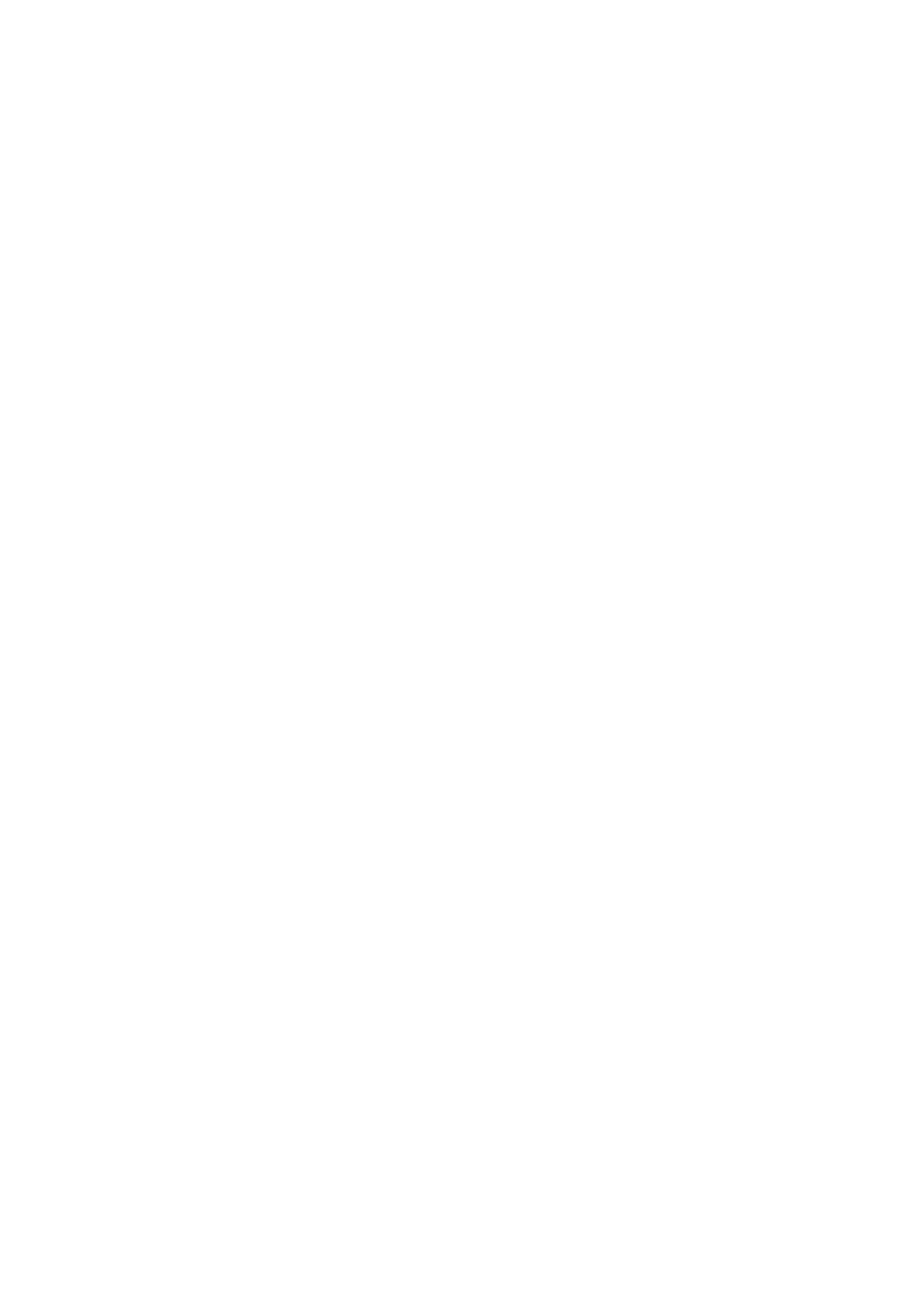## **1. Introduction**

Northland Regional Council contracted NIWA to undertake a modelling-based assessment of tsunami hazard for the Northland region. The focus of this initial study is to model maximum wave heights at the shoreline for selected districts in the Northland region for credible regional and remote sources and to undertake inundation modelling for two specified communities. Based on a tsunami source study (Goff et al. 2006) the following sources were identified as likely to cause significant tsunamis in the area of interest:

- Distant Eastern: South America (Chile). A distant tsunami comparable to either the 1868 Peru (now Chile) earthquake  $(M_w 9.0)$  event or the 1960 Chile Earthquake  $(M_w 9.5)$  event (Note that although the 1960 event was larger it was directed more to the north of New Zealand where the 1868 can be considered an almost direct hit on New Zealand). This represents the most probably tsunami in the 50-100 year timeframe.
- Regional Eastern source: Tonga Kermadec trench. Two tsunamigenic earthquakes were studied: a  $M_w8.5$  subduction zone event located just to the north of the Rapuhia Scarp (i.e. in the central portion) and a  $M_w9.0$  subduction zone event in the central and southern portion. These are identified as worst case scenarios.

For each of these events NIWA modelled wave propagation up to the Northland shoreline with specific emphasis on the following districts:

- Doubtless Bay (Knuckle Point to Berghan Point)
- Ahipara (Shipwreck Bay to Headquarters Road)
- Bream Bay (One tree Point/Darch Point/Bream Head to Bream Tail)
- Whangarei (Mair Road to Home Point, to Town Basin road bridge)
- Bay of Islands (Cape Brett to Cape Wiwiki)
- Whangaruru (Home Point to Okupe Beach)
- Whangarei East Coast North (Motuara Point to Whau Point)
- Whangarei East Coast South (Whau Point to Awahoa Bay)